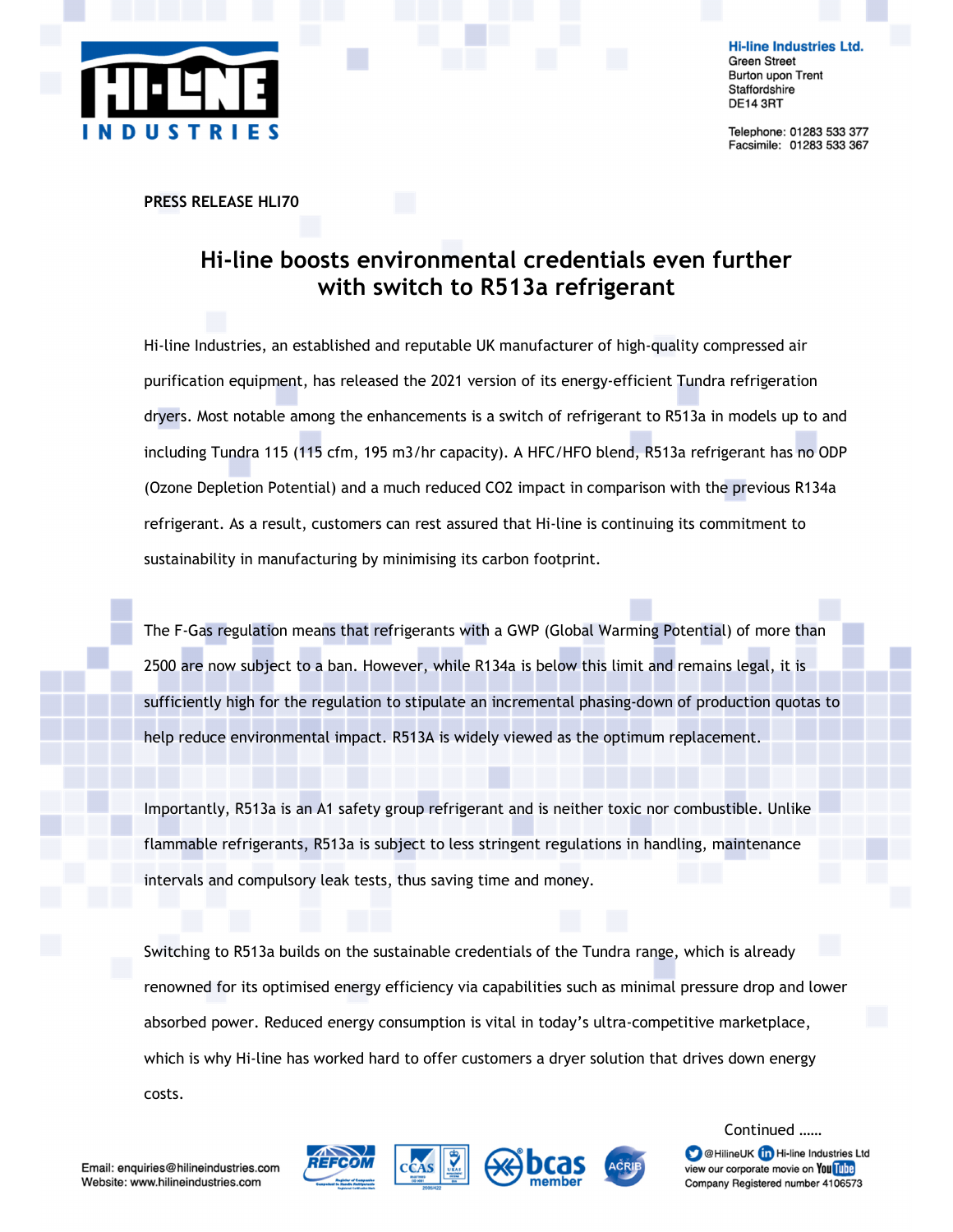The company's integrated Direct Expansion technology delivers a constant  $+3^{\circ}$ C dewpoint, unlike a chilled mass dryer, which can be as high as +10°C during its thermal cycle. Furthermore, the singlecell, all-aluminium heat exchanger module provides highly efficient heat transfer at low energy cost, while a further notable energy-saving attribute is the variable-speed fan, which only consumes the energy necessary to meet essential operational needs.

A robust, high-quality build standard is another attribute of these class-leading dryers. For instance, by controlling the fan speed on the refrigerant circuit there is no need for fan-pressure switches, which can often become defective in dryers of this type. The fewer moving parts, the more reliable the product, making it ideal for applications that include workshop air and machine air in general manufacturing, as well as further uses in sectors that include packaging, textile, food, beverage, medical, dairy and automotive.

Hi-line's standard Tundra range is available ex-stock at from the company's Burton factory for nextday delivery. Six models in the series feature R513a refrigerant, with dryer selection based on factors such as maximum compressed air flow, lowest operating pressure, maximum ambient air temperature and maximum air inlet temperature. Expert assistance from Hi-line's applications team can help customers to select the optimum dryer.

As a final note, since the UK's departure from the EU, new legislation has entered force concerning the import of Freons. Any company importing pre-charged refrigeration equipment that carries a CO2 impact of more than 100 tonnes per annum is required to register on the Environment Agency website for an F-Gas account and record the CO2 amount in tonnes relating to those imports. As Hiline imports the refrigeration units for its Tundra range, the company has successfully obtained a new licence and fully discloses its imports and volumes in order to comply completely with the legislation.